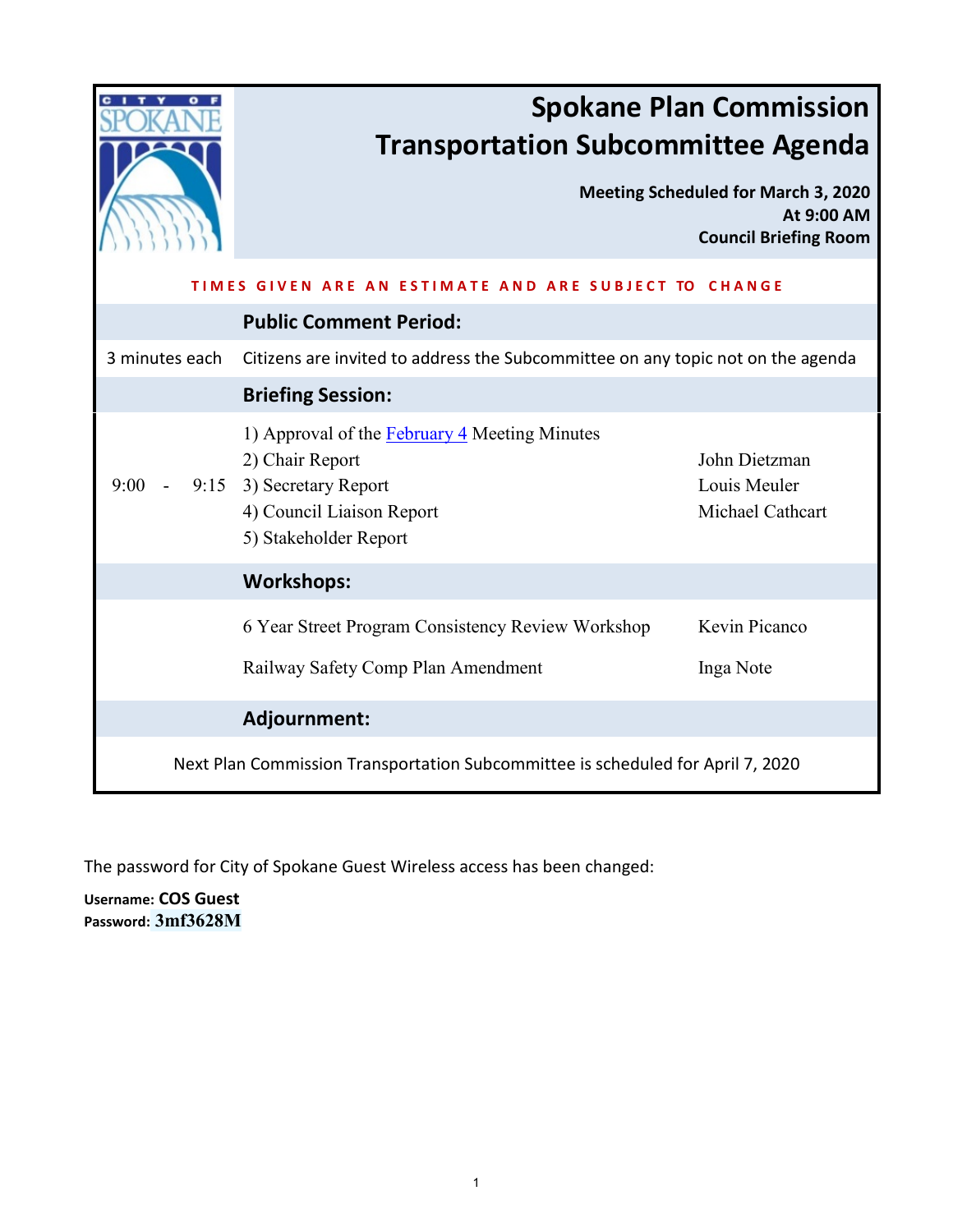# <span id="page-1-0"></span>**Spokane PC Transportation Sub-Committee – Draft Minutes**

#### **February 4, 2020**

City Council Briefing Center Meeting Minutes: Meeting called to order at 9:02 PM by Paul Kropp

## **Attend**ance:

- **Subcommittee Members Present:** Charles Hansen, Paul Kropp, Heleen Dewey, Raychel Callary, Eve Nelson, Charlene Kay, Mike Tresidder, Joe Tortorelli, Rhonda Young, Kitty Klitzke(in at 9:32 am)
- **Subcommittee Members Not Present:** Dennis Morford, John Dietzman (Chair), Todd Beyreuther, John Vansant
- *Quorum Present (50% +1): YES*
- **Staff Members Present:** Louis Meuler (Secretary), Kevin Picanco, Kara Mowery, Michael Cathcart (Council Liaison)

## **Public Comment:** None

## **Briefing Session:**

Minutes from the November 5, 2019 meeting approved unanimously.

- **Chair Report –John Dietzman -absent**
	- None
- **Secretary Report Louis Meuler**
	- None
- **Council Liaison Report Council Member Michael Cathcart**
	- Introduced himself as a new Council Member and stated that he is excited to participate.
- **Stakeholders Report –**
	- Paul Kropp, Neighborhood Alliance Praised STA for their long term planning. He also commented that Spokane County and Spokane Valley are pursuing "Complete Street Ordinances".
	- Mike Tresidder, Spokane Regional Transportation Council (SRTC) Spokane Transportation Authority (STA) stops are open at SCC and SFCC. The City Line is moving forward with core construction which includes platforms and utilities. There is a survey out for proposed service changes on the website under "What's New". He also added the Annual Transit development process is going to be adopted in June.
	- Heleen Dewey, Spokane Regional Health District (SRHD) Gave an update on the Walk, Bike, Bus evaluation for North Monroe. The evaluation is complete and the results show that there is a statistically significant increase in walking, biking, and busing trips. They have also started planning for Walk, Bike, Bus 2020. She also added that there are 11 schools participating in the Walking School Bus program.
	- Rhonda Young, Bicycle Advisory Board (BAB) BAB is focusing on how to keep connectivity on Super Blocks and street vacations. BAB is looking forward to Don Kardong bridge completion. BAB is trying to get some high quality bike facilities on Riverside in spite of the lack of funding.
	- Joe Tortorelli, Eastern Washington State Transportation Commissioner Stated that because of I-976, statewide projects have been put on hold and that Eastern Washington projects